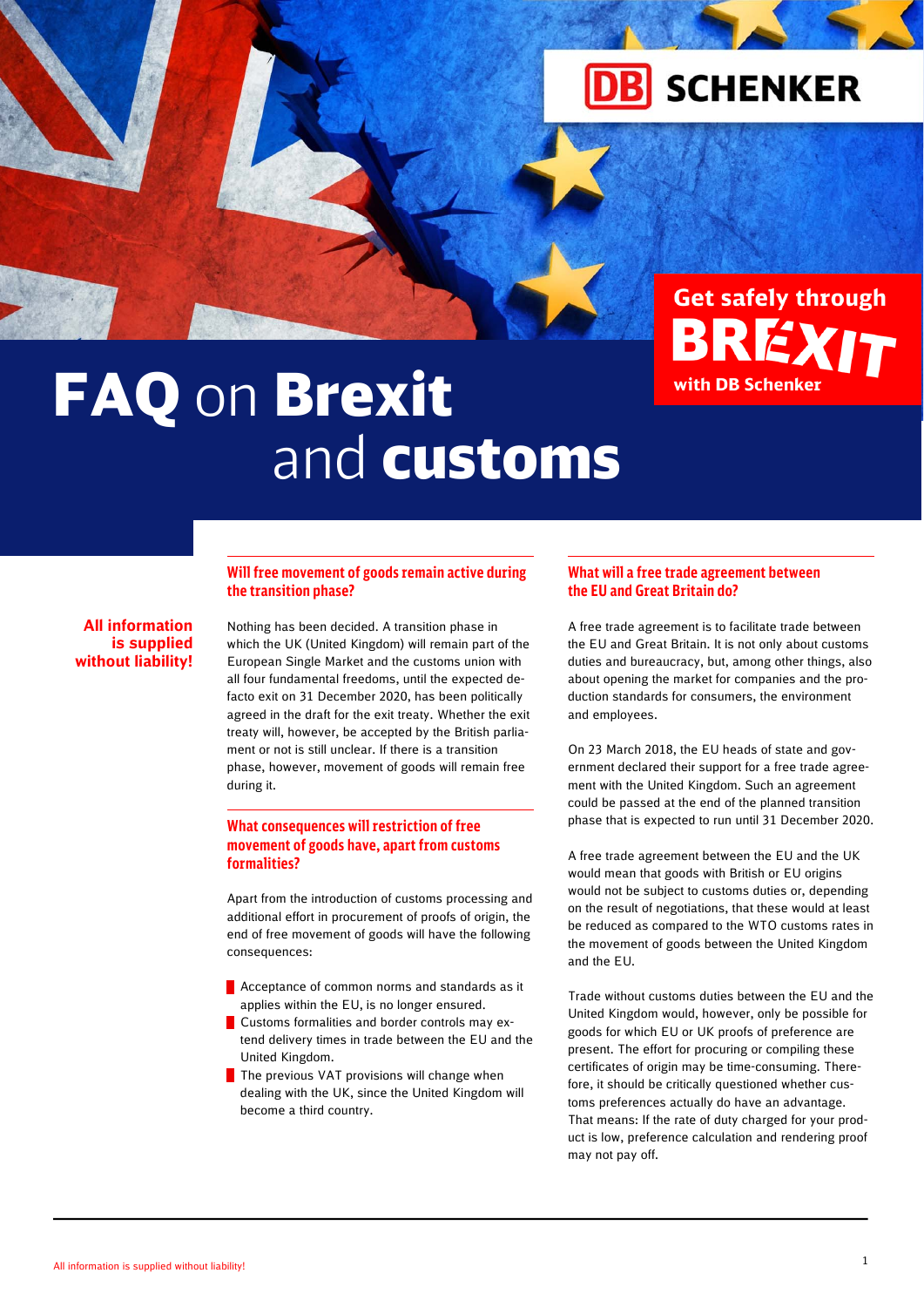<u>and the state of the state of the state of the state of the state of the state of the state of the state of th</u>

## **Will customs clearance still be necessary with a free trade agreement**

Yes, if the EU and the United Kingdom conclude a free trade agreement, customs duties for the goods originating in either region are not expected to apply, but the corresponding formalities for import and export of goods still must be observed. Quite the opposite: Customs will have to review whether the goods are actually exempt from customs duties. Only goods produced or predominantly processed in the EU or the UK with corresponding proofs of origin would be exempt from customs. Regular external tariffs would apply to goods not originating in the EU.

# **From when onwards are customs declarations required in writing/electronically?**

If the value of the shipment does not exceed 1,000 Euro and a net weight of 1,000 kilograms, and the goods are not subject to any prohibitions, limitations or other special formalities for export, and if no granting of export refunds or other amounts, or refunds of duties, is intended, the shipment may be registered orally directly with the outbound customs office.

#### **Are there any simplifications in customs?**

Yes. There are various simplifications of the proceedings that may also be granted in connection with the United Kingdom after Brexit. For example, there is the principle of "authorised consignor" or "authorised economic operator (AEO)".

Attention: Use of any simplification generally is subject to customs approval.

As an authorised consignor, you can perform shipping processes in the transit procedure without having to present the goods at the point of departure or to submit the corresponding transit declaration.

The AEO status has greater advantages. This includes:

- $\blacksquare$  Reporting of whether the shipment will be inspected after the summary declaration already
- No safety-relevant data necessary in the export registration
- **Priority treatment if controls are performed**

# **What happens if there will be no free trade agreement or customs union between the UK and the EU?**

The UK and the EU both are WTO members. If the "hard Brexit" happens, trade between the UK and the EU will be according to WTO rules. There will no longer be any free movement of goods, as it is the case on the European Single Market at the moment, between EU and the UK anymore then.

# **What are the WTO rules?**

The WTO rules are the basic standard between the 164 WTO countries. The predominant target of the WTO is removing all obstacles in global trade. This includes tariff-related trading obstacles (in particular customs duties) and non-tariff-related ones (e.g. technical standards and provisions or time-consuming bureaucratic obstacles) alike.

The following are some of the fundamental WTO principles:

- **Most-favoured-nation principle: By the principle of** the most-favoured nation, WTO-members are obligated to grant the benefits that they grant one trading partner to every other WTO member as well.
- Principle of reciprocity: The principle of reciprocity particularly applies to negotiations on tariff dismantling: If country A grants advantages to country B, these should be reciprocal. Country B then is to grant the same advantages to country A.

*Example:* There is a hard Brexit and an EU company wants to deliver cars to the UK in 2022; the WTO rate of duty is 10 percent (as of October 2018). The UK cannot apply a rate of duty of 15 percent to goods from the EU, since this would not correspond to the most-favoured-nation principle. A free trade agreement would permit reduction down to 0 percent.

Duty-free deliveries usually will only be possible in the scope of a free trade agreement or a customs union in future. Of course, there are also some products for which the WTO rules stipulate a rate of duty of 0 percent.